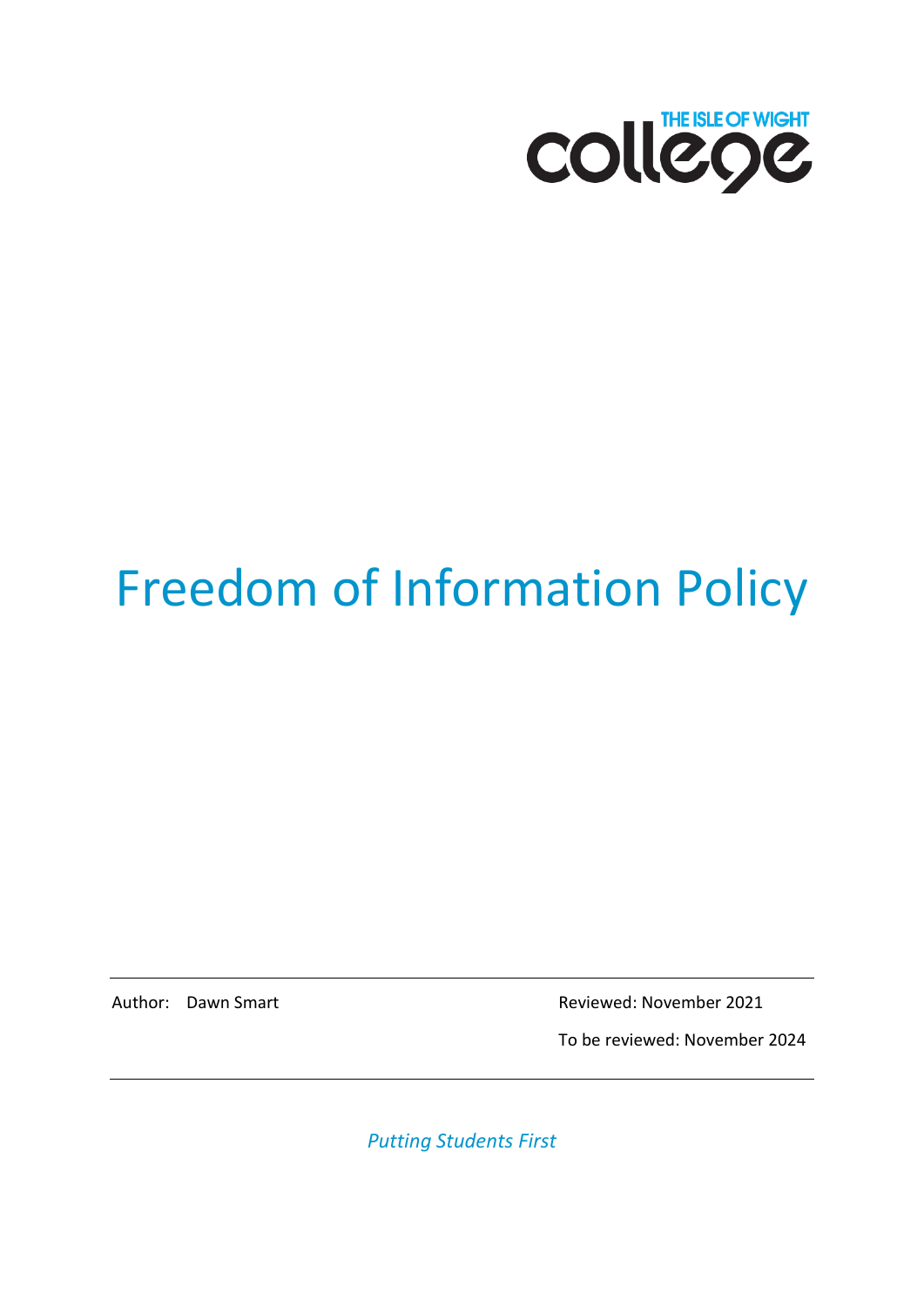#### **The Act**

The Freedom of Information Act 2000 requires the college, along with all other public authorities, to advise the public of its commitment to make available the information detailed in its chosen publication scheme.

#### **The College's Commitment**

The college is committed to making information available to you. The college is working hard to make information accessible and aims to avoid withholding information from the public without good reason. A great deal of information is available publicly through our website, through our offices and through our Learning Resource Centres.

#### **The Publication Scheme and its Aims**

The general aims of the scheme are:

- To make more information available to the public
- To inform the public of the types of information held by and available from the college
- To provide appropriate contact details for obtaining specific categories of information

#### **Making a request**

Any written request received by the college will be responded to within 20 working days. Where possible, we will provide the information in the manner you request, or in some cases allow you to view the information.

#### **Records**

A permanent record of all requests received and their processing is maintained within the Principal's Secretariat. All requests received are managed through that office.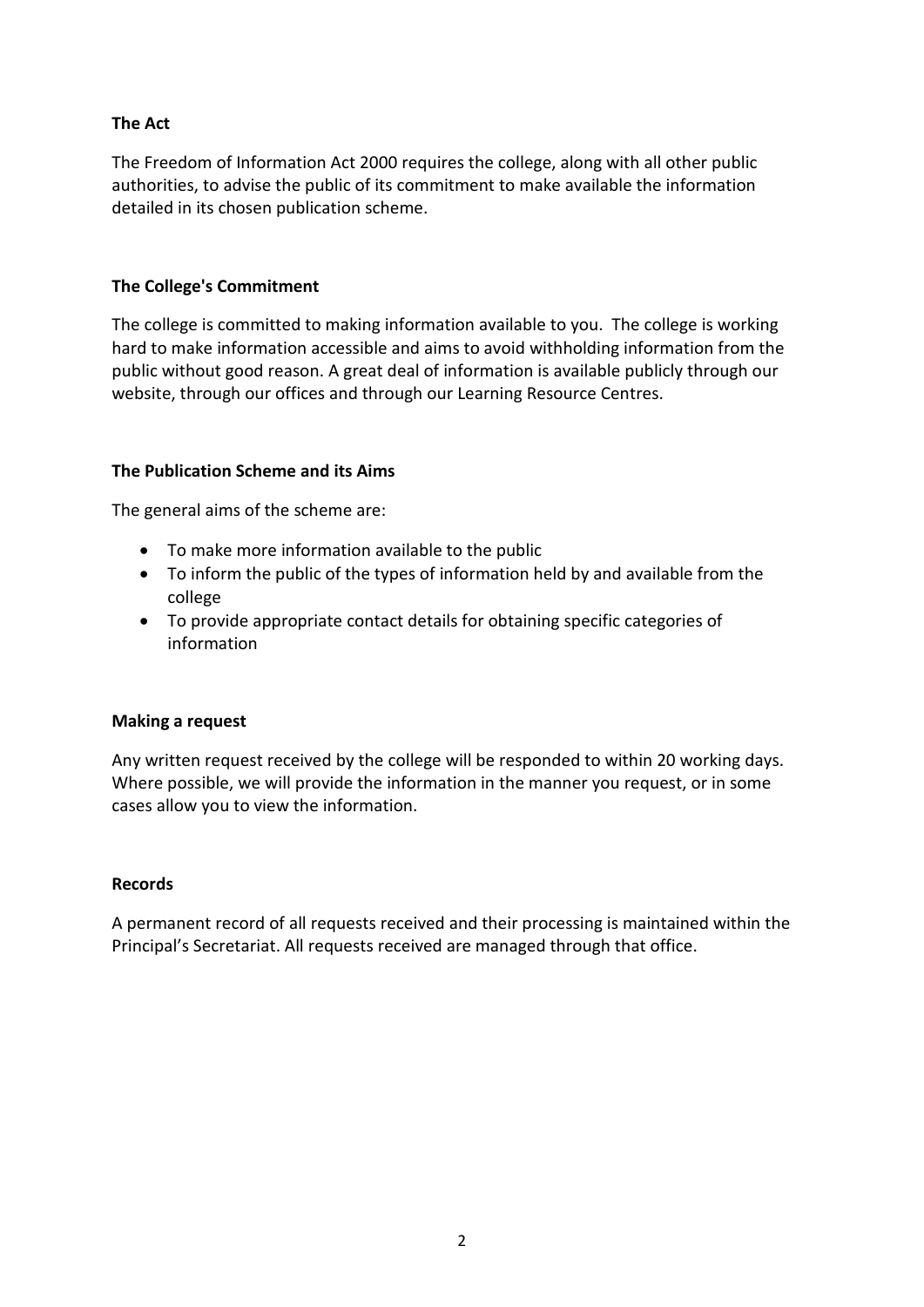#### **Publication Scheme**

#### **Introduction**

#### **1. LEGAL REQUIREMENT**

- 1.1 Adopting a publication scheme is a requirement of the Freedom of Information Act 2000. This Act promotes greater openness and accountability across the public sector by requiring all 'public authorities' to make information available proactively, through a publication scheme.
- 1.2 'Public authorities' are defined in the Act and include universities, further education colleges and sixth form colleges.

#### **2. WHAT IS A PUBLICATION SCHEME?**

- 2.1 A publication scheme is a guide to the information routinely published by a public authority, or which it is intended to publish. These descriptions are called 'classes of information'. The scheme is not a list of the actual publications, because this will change as new material is published or existing material revised. It is, however, a public authority's commitment to make available the information described.
- 2.2 The publication scheme must set out the classes, or categories, of information published. It must also make clear how the information described can be accessed and whether or not charges will be made.

#### **3. THE 'MODEL' PUBLICATION SCHEME FOR FURTHER EDUCATION**

- 3.1 The Isle of Wight College will adopt the new model publication scheme (2009) developed for all public authorities from 1 January 2009 and the college is committed to publishing the information it describes.
- 3.2 This model is designed for further education colleges across England, Wales and Northern Ireland. The purpose of the model is to save institutions duplicating effort in producing individual schemes and to assist the public in accessing information from across the sector. However, to reflect the diversity in size and function of institution, a number of optional classes of information are included. As a result, models within the sector will vary slightly. Any optional classes relevant to us have been included in our scheme.

#### **4 WHO WE ARE**

4.1 The Isle of Wight College is the major provider of post-16 education on the Isle of Wight.

#### **5. ACCESSING INFORMATION COVERED BY THE PUBLICATION SCHEME**

5.1 The college's publication scheme is available on the college's website [www.iwcollege.ac.uk](http://www.iwcollege.ac.uk/) and from Reception, upon request.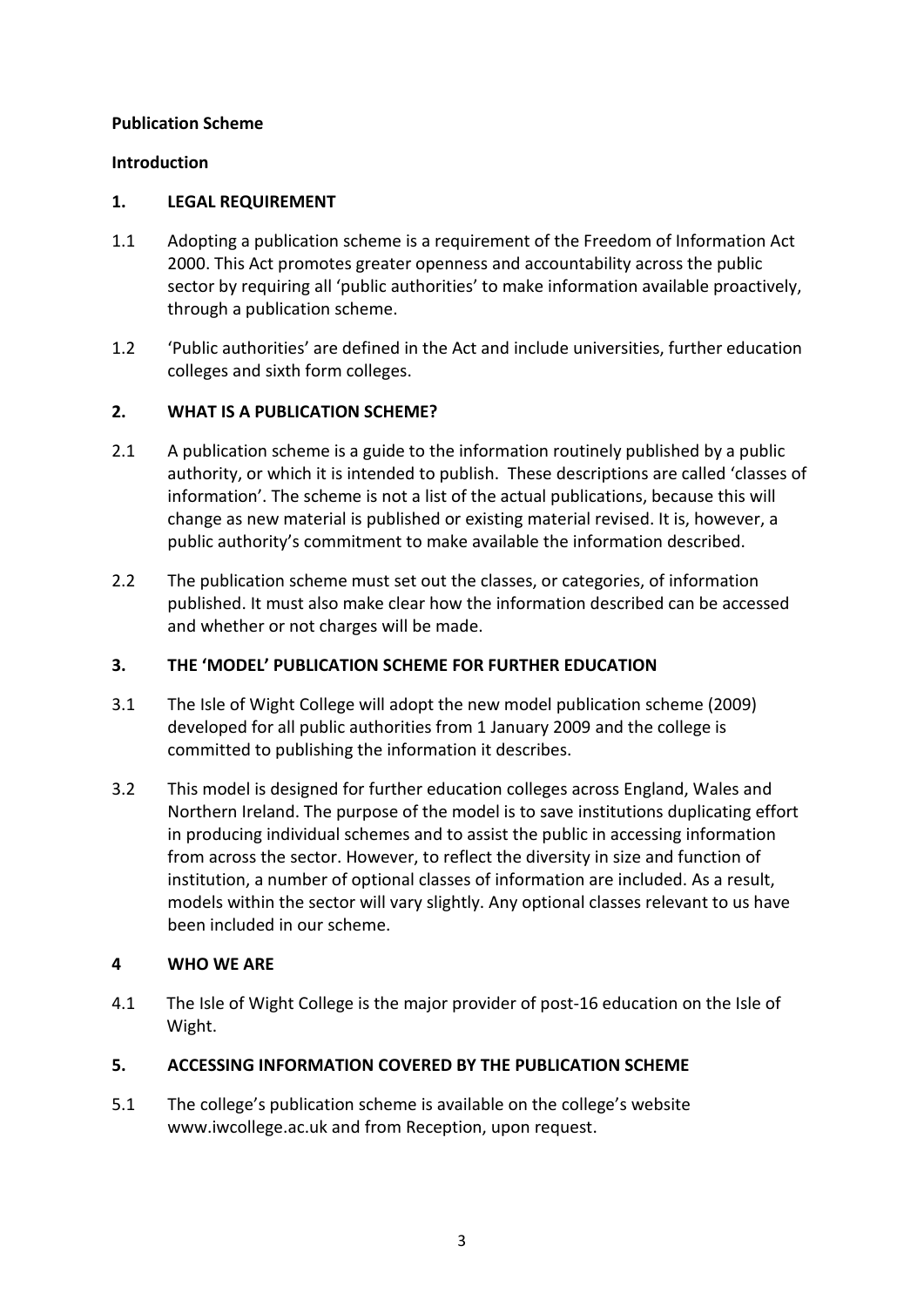- 5.2 The classes of information we publish are described in the second part of the scheme.
- 5.3 Next to each class we have indicated the manner in which the information described will be available. Please read 7 below regarding the college's charging policy.
- 5.4 To request information available through our publication scheme, please contact:

Principal's Secretariat The Isle of Wight College Medina Way Newport Isle of Wight PO31 5TA

Telephone: 01983 526631 Email: [FOI@iwcollege.ac.uk](mailto:FOI@iwcollege.ac.uk)

- 5.5 Written Freedom of Information requests are recorded by the Principal's Secretariat on the FOI Request Register and are forwarded to the Information Officer. A written acknowledgement will be sent to the requester within 5 working days. A response will then be prepared by the Information Officer and returned to the requester within the statutory 20 working day period.
- 5.6 Many of the routinely published documents are available for free download on the college's website or we will provide printed copies of the documents within 5 working days.
- 5.7 If we have indicated that some information is available to 'View in college by appointment only', you will need to contact the college's Information Officer (details as above). You will then be contacted within 5 working days to invite you into college at a mutually convenient time to view the information.
- 5.8 Please note that a publication scheme relates to 'published' information. If the information you require is not available in a single document already produced in College as a matter of routine, we will do our best to direct you to a number of other documents that may provide the information you are requesting.
- 5.9 Requests for information that is not routinely available will have to be made in writing and, in general, public authorities will have 20 working days to respond.

#### **6. WHAT ABOUT INFORMATION NOT COVERED BY THE PUBLICATION SCHEME?**

- 6.1 You have the right, under the Freedom of Information Act 2000, to request any information held by a public authority which it has not already made available through its publication scheme.
- 6.2 The college will not be required to release information if any of the information requested falls under one of the section 23 exemptions. However, it may be that the exemption covers only part of one specific document, and in this case we will release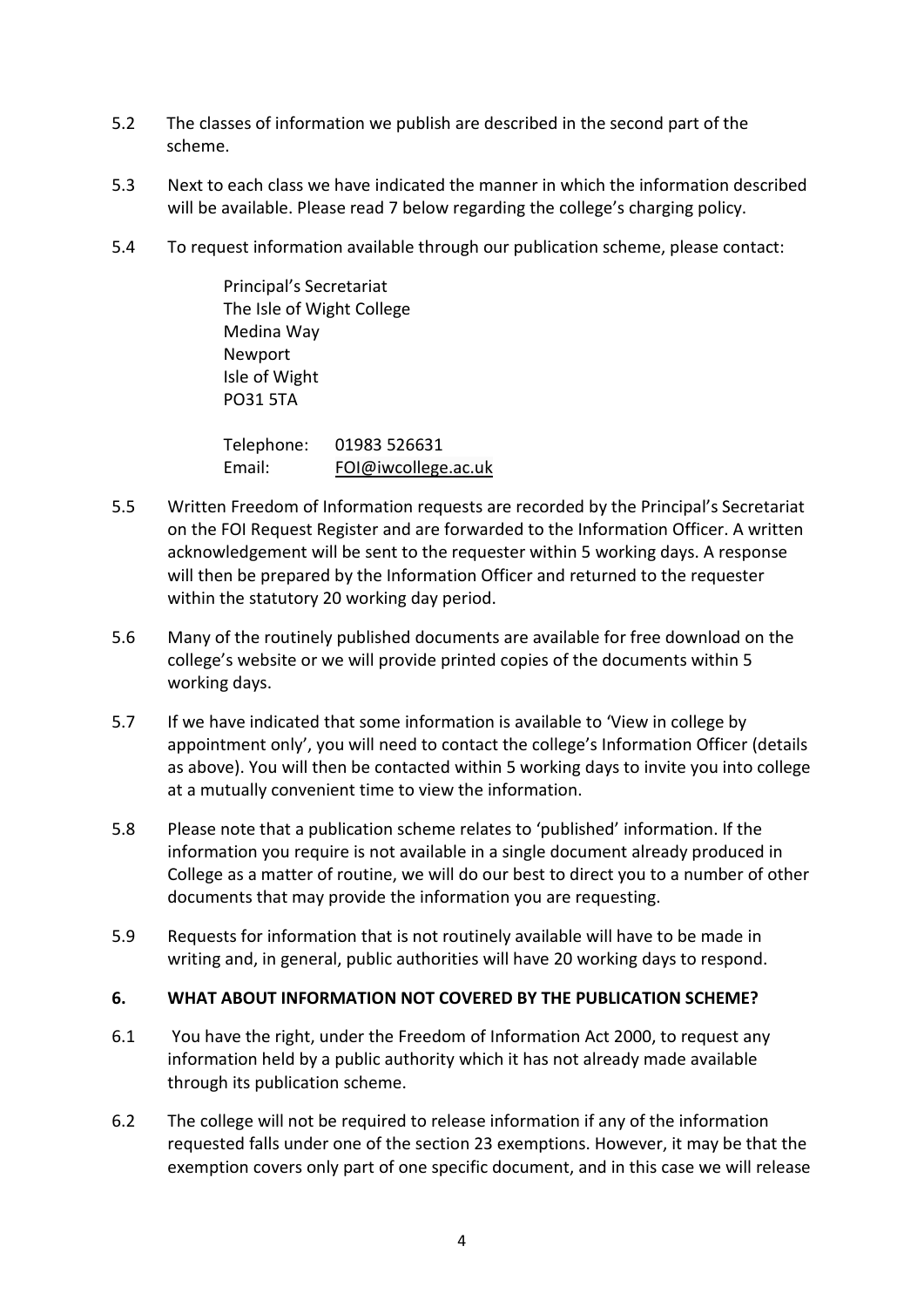the information which is not exempt and explain to the applicant why it is not releasing exempt information.

#### **7. CHARGING**

7.1 Freedom of Information requests for information that is routinely available will be free of charge as it is envisaged that the cost in providing the information will be less than £450 as set down by the Lord Chancellor. If it becomes evident that the cost of retrieving information is likely to be above £450, the college will discuss charges with the individual requester prior to releasing the information.

#### **8. FEEDBACK**

8.1 It is important that this publication scheme meets your needs. If you find the scheme difficult to understand, please let us know. We also welcome suggestions as to how our scheme might be improved. Any questions, comments or complaints about this scheme should be sent in the first instance in writing to:

> Data Protection Officer The Isle of Wight College Medina Way Newport Isle of Wight PO31 5TA

- 8.2 If we are unable to resolve your complaint informally, please write to the Principal at the above address.
- 8.3 If we are still unable to resolve any complaint, you can complain to the Information Commissioner, the independent body who oversees the Freedom of Information Act:

 Information Commissioner Wycliffe House Water Lane Wilmslow Cheshire SK9 5AF

#### **9. FURTHER INFORMATION**

More information about the Freedom of Information Act is available on the Information Commissioner's website at: [www.ico.gov.uk](http://www.ico.gov.uk/) or the Department for Constitutional Affairs website at: [www.foi.gov.uk.](http://www.foi.gov.uk/)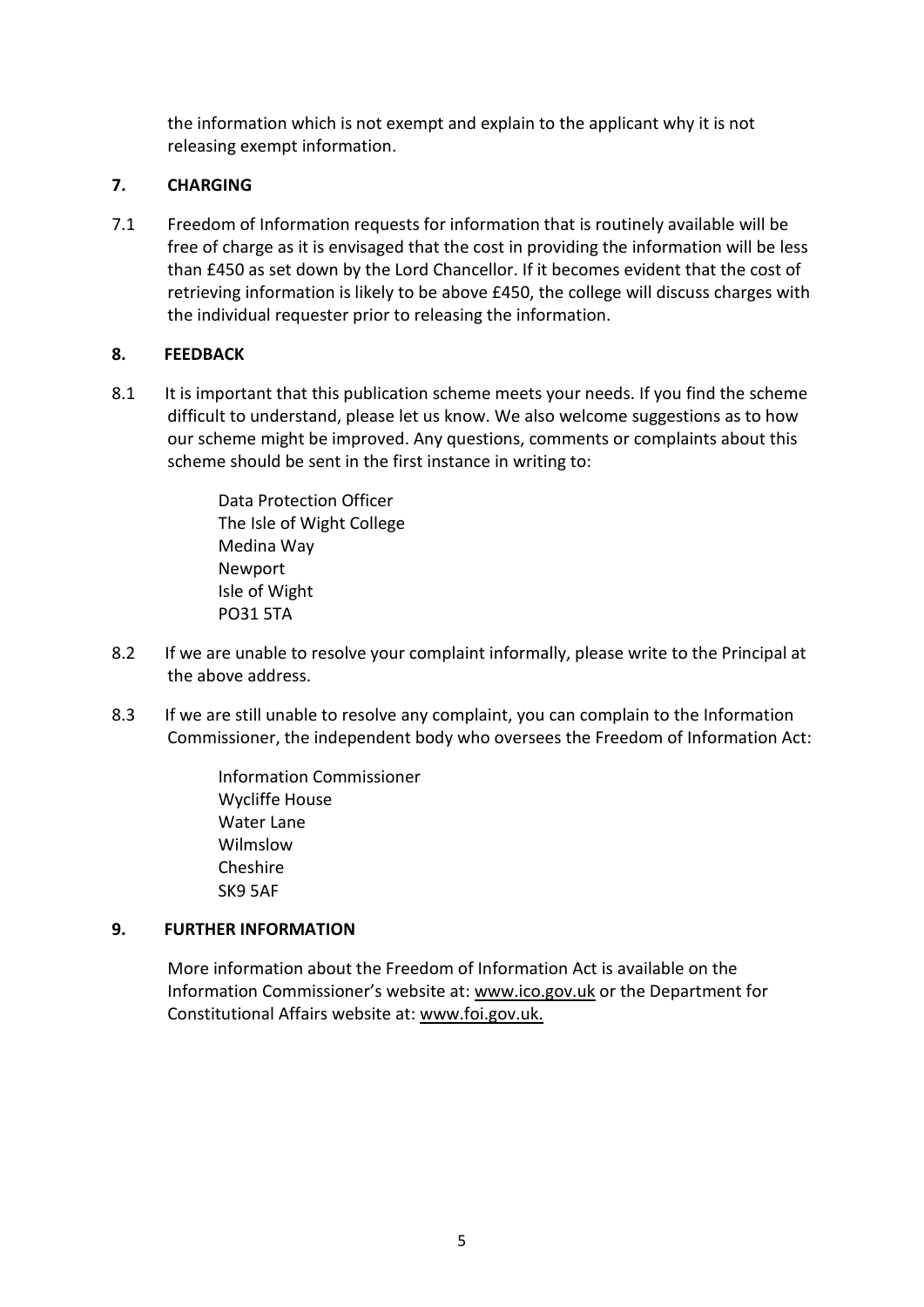## **The Isle of Wight College Freedom of Information Act**

## **Definition document for Colleges of Further Education**

**The college has a publicly accessible website [www.iwcollege.ac.uk](http://www.iwcollege.ac.uk/) where information can be freely obtained.**

| <b>Class of information</b>                                                                                                                                        | <b>Description of information</b>                                                                                                                                                                              |  |  |  |
|--------------------------------------------------------------------------------------------------------------------------------------------------------------------|----------------------------------------------------------------------------------------------------------------------------------------------------------------------------------------------------------------|--|--|--|
| Who we are and what we do<br>Organisational information, structures, locations and contacts                                                                        |                                                                                                                                                                                                                |  |  |  |
| Legal framework                                                                                                                                                    | Information relating to the legal and corporate status of the<br>institution.                                                                                                                                  |  |  |  |
| How the institution is organised                                                                                                                                   | Information about the management structure of the institution                                                                                                                                                  |  |  |  |
| Partnership organisations                                                                                                                                          | Information for the purposes of identifying the relationship<br>between these bodies (such as business, the professions and<br>the community) and the college.                                                 |  |  |  |
| Location and contact details                                                                                                                                       |                                                                                                                                                                                                                |  |  |  |
| Student activity                                                                                                                                                   | Information relating to the operation and activities of the<br>Student association                                                                                                                             |  |  |  |
| What we spend and how we spend it<br>Financial information relating to projected and actual income and expenditure, procurement, contracts and<br>financial audit. |                                                                                                                                                                                                                |  |  |  |
| Funding /income                                                                                                                                                    | Information on the sources of funding and income, such as<br>funding grants, tuition fees, endowment, rents and investment<br>income (including investment strategy), as well as income<br>generation schemes. |  |  |  |
| Budgetary and account information:<br>expenditure                                                                                                                  | Annual statement of accounts and other information where<br>money is being spent, where it is or has been planned to<br>spend. Revenue budgets and budgets for capital expenditure.                            |  |  |  |
| Financial audit reports<br>$\bullet$                                                                                                                               |                                                                                                                                                                                                                |  |  |  |
| Capital programme                                                                                                                                                  | Information on major plans for capital expenditure, including<br>any private finance initiative and public / private partnership<br>contracts.                                                                 |  |  |  |
| Financial regulations and procedures<br>$\bullet$                                                                                                                  |                                                                                                                                                                                                                |  |  |  |
| Pay policy                                                                                                                                                         | The statement of the college's policy and procedures regarding<br>staff pay.                                                                                                                                   |  |  |  |
| Staff pay and grading structures                                                                                                                                   |                                                                                                                                                                                                                |  |  |  |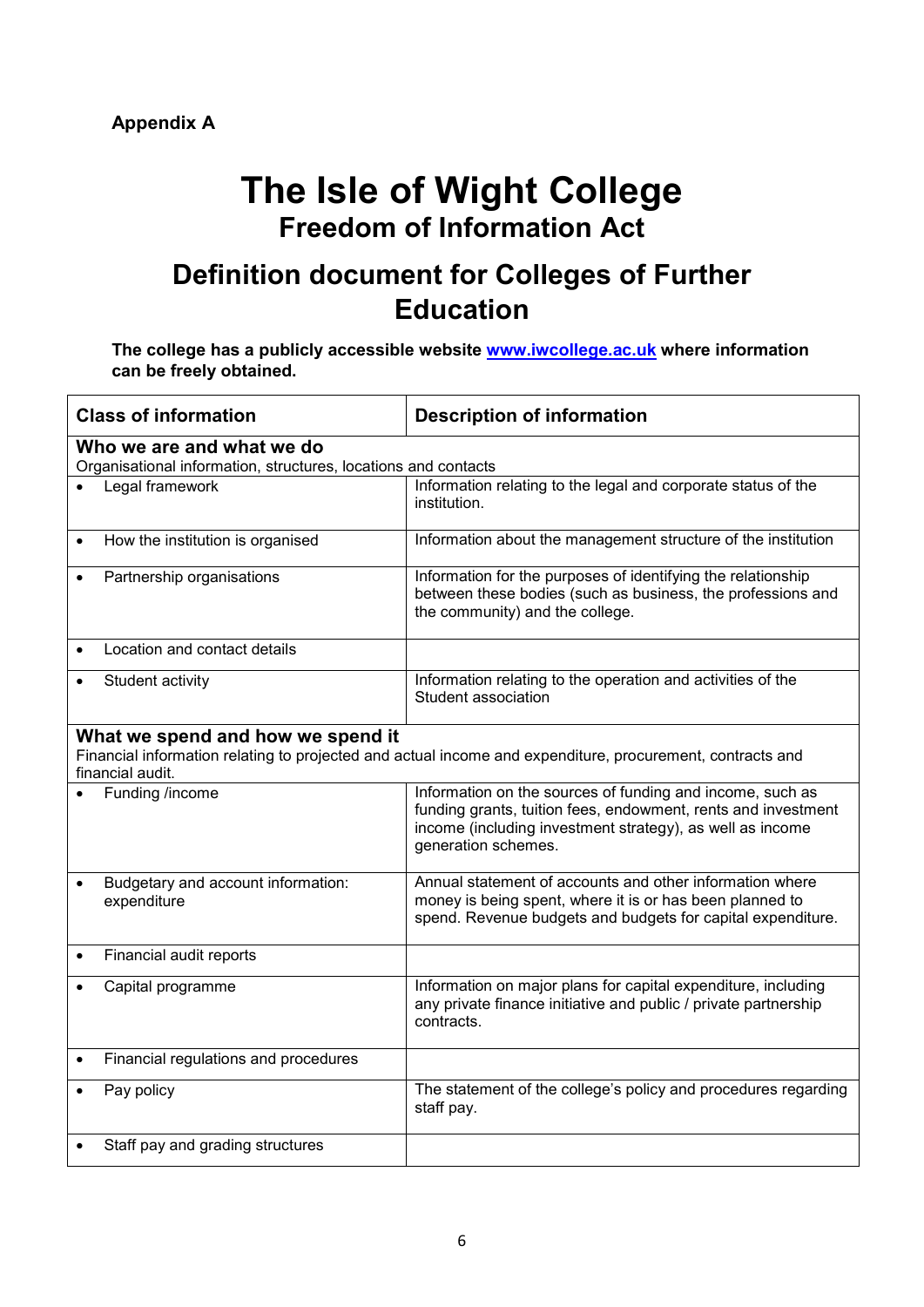|                        | Staff allowances and expenses                                                  | Details of the allowances and expenses that can be incurred or<br>claimed                                                                                                                                                                                                                                                 |
|------------------------|--------------------------------------------------------------------------------|---------------------------------------------------------------------------------------------------------------------------------------------------------------------------------------------------------------------------------------------------------------------------------------------------------------------------|
|                        | Governors' allowances                                                          | Details of allowances or expenses that can be claimed or<br>incurred and a record of total payments made to individual<br>governors.                                                                                                                                                                                      |
|                        | Register of suppliers                                                          |                                                                                                                                                                                                                                                                                                                           |
|                        | Procurement and tender procedures and<br>reports                               | Details of procedures used for the acquisition of goods and<br>services. Contracts available for public tender and reports of<br>successful tenders.                                                                                                                                                                      |
|                        | Contracts                                                                      | Contracts that are of sufficient size to have gone through a<br>formal tendering process.                                                                                                                                                                                                                                 |
|                        | What our priorities are and how we are doing                                   |                                                                                                                                                                                                                                                                                                                           |
|                        | Strategies and plans, performance indicators, audits, inspections and reviews. |                                                                                                                                                                                                                                                                                                                           |
| $\bullet$              | Annual report                                                                  | Types of information that colleges would be expected to have                                                                                                                                                                                                                                                              |
| $\bullet$              | Self-assessment report                                                         | readily available for publication                                                                                                                                                                                                                                                                                         |
| $\bullet$              | Corporate and business plans<br>Teaching and learning strategy                 |                                                                                                                                                                                                                                                                                                                           |
| $\bullet$<br>$\bullet$ | Academic quality and standard                                                  |                                                                                                                                                                                                                                                                                                                           |
| $\bullet$              | Most recent Ofsted inspection report                                           |                                                                                                                                                                                                                                                                                                                           |
|                        | Privacy impact assessments                                                     |                                                                                                                                                                                                                                                                                                                           |
|                        | External review information                                                    | Information such as the annual monitoring and review process<br>together with a statement of roles, responsibilities and authority<br>of different bodies within the institution involved in programme<br>approval and review.                                                                                            |
|                        | Corporate relations                                                            | Information relating to the college's links with employers and<br>sponsors, in both the public and private sectors, and the                                                                                                                                                                                               |
|                        |                                                                                | development of learning programmes.                                                                                                                                                                                                                                                                                       |
|                        | Government and regulatory reports                                              | Accreditation and monitoring reports by professional, statutory<br>or regulatory bodies and information that an institution is legally<br>obliged to make available to its funding and /or monitoring<br>bodies.                                                                                                          |
|                        | How we make decisions<br>Decision making processes and records of decisions    |                                                                                                                                                                                                                                                                                                                           |
|                        | Minutes, agendas and papers from                                               | Minutes of meetings where key decisions are made about the                                                                                                                                                                                                                                                                |
|                        | governing body, council, academic                                              | operation of the college, excluding material that is properly                                                                                                                                                                                                                                                             |
|                        | boards, steering groups and committees.                                        | considered to be private. These may include, but are not<br>limited to, such items as teaching and learning committee                                                                                                                                                                                                     |
|                        |                                                                                | minutes, minutes of staff / student consultation meetings and                                                                                                                                                                                                                                                             |
|                        |                                                                                | appointment committees.                                                                                                                                                                                                                                                                                                   |
|                        | Our policies and procedures                                                    |                                                                                                                                                                                                                                                                                                                           |
|                        |                                                                                | Current written protocols, policies and procedures for delivering our services and responsibilities.                                                                                                                                                                                                                      |
|                        | Policies and procedures for conducting<br>college business                     | Codes of practice, memoranda of understanding, procedural<br>rules, standing orders and similar information                                                                                                                                                                                                               |
|                        | Procedures and policies relating to                                            | Policies and procedures relating to changing course,                                                                                                                                                                                                                                                                      |
|                        | academic services                                                              | regulations and policy on student assessment, appeal                                                                                                                                                                                                                                                                      |
|                        |                                                                                | procedures and policy on breach of assessment regulations.                                                                                                                                                                                                                                                                |
|                        | Procedures and policies relating to student<br>services                        | Policies and procedures that apply to student admission and<br>registration, accommodation, management of the student<br>records system, internal student complaints and appeals,<br>student support services and code of student discipline.                                                                             |
|                        | Procedures and policies relating to human<br>resources                         | This will include the full range of human resources policies and<br>procedures such as generic terms and conditions of<br>employment, collective bargaining and consultation with trade<br>unions, grievance, disciplinary, harassment and bullying, public<br>interest disclosure, staff development (such as induction, |
|                        |                                                                                | probation, appraisal, promotions).                                                                                                                                                                                                                                                                                        |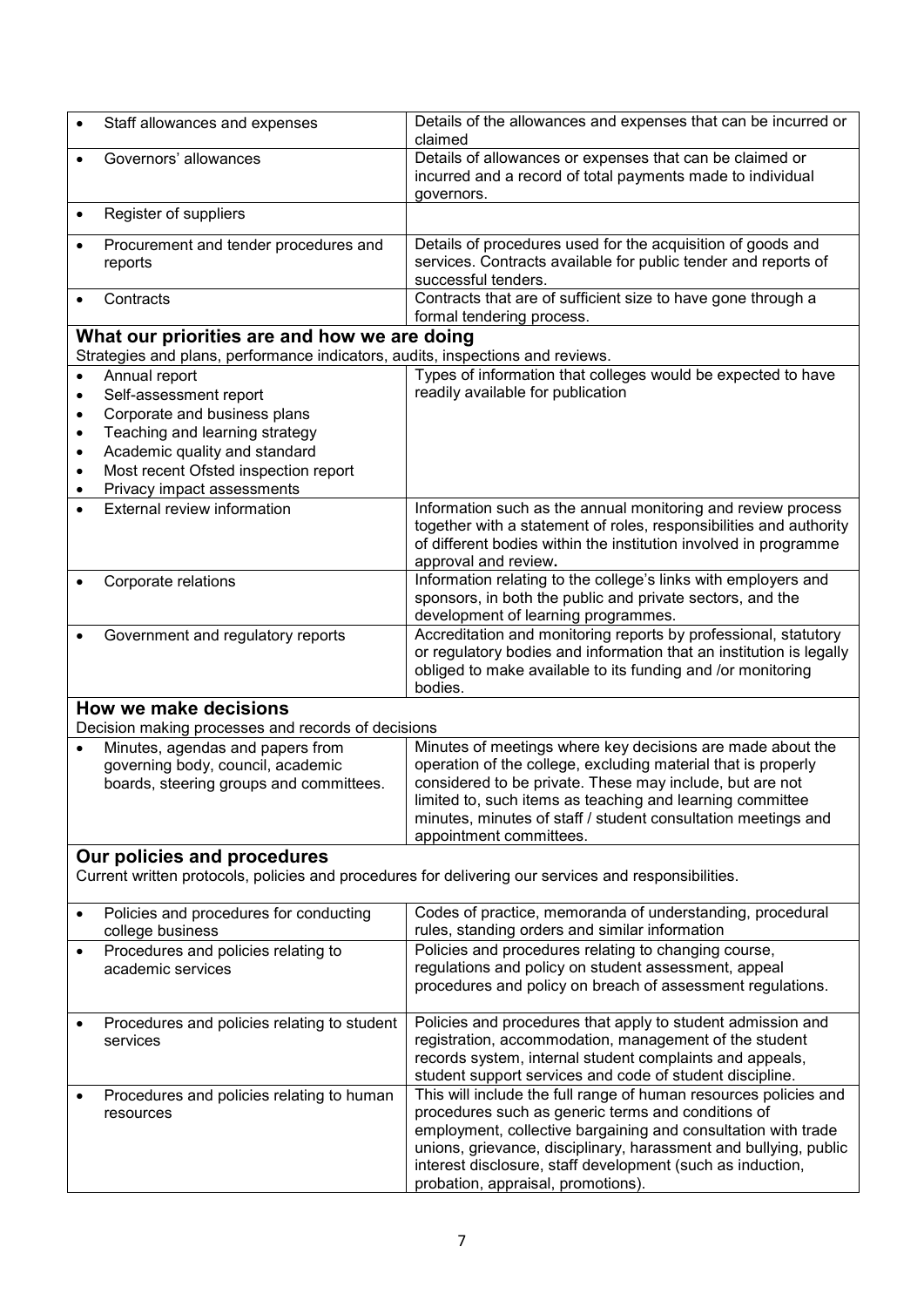| $\bullet$ | Procedures and polices relating to<br>recruitment                                                                                                    | Including details of current advertised vacancies.                                                                                                                                                                                                                    |
|-----------|------------------------------------------------------------------------------------------------------------------------------------------------------|-----------------------------------------------------------------------------------------------------------------------------------------------------------------------------------------------------------------------------------------------------------------------|
| $\bullet$ | Equality and diversity policies; Equality<br>Scheme                                                                                                  | This will also include policies, statements, procedures and<br>guidelines relating to equal opportunities.                                                                                                                                                            |
| $\bullet$ | <b>Estate Management</b>                                                                                                                             | Including disposals policy, estates strategy and plan, facilities<br>management policies, grounds and building maintenance.                                                                                                                                           |
| $\bullet$ | Complaints policies and procedure                                                                                                                    |                                                                                                                                                                                                                                                                       |
| $\bullet$ | Records management and personal data<br>policies                                                                                                     | This will include information security policies, records retention<br>and archive policies, and data protection (including data<br>sharing) policies.                                                                                                                 |
| $\bullet$ | Fire plans                                                                                                                                           |                                                                                                                                                                                                                                                                       |
|           | Charging regimes and polices                                                                                                                         | Details of any statutory charging regimes.<br>Charging policies should include charges made for information<br>routinely published and clearly state what costs are to be<br>recovered together with the basis on which they are made and<br>how they are calculated. |
|           | <b>Lists and registers</b>                                                                                                                           |                                                                                                                                                                                                                                                                       |
| ٠<br>٠    | Information the college is currently legally<br>required to hold in publicly available<br>registers<br>Asset registers<br>Information asset register | The location of public land and building assets and key<br>attribute information that is normally recorded on an asset<br>register, along with some other information from capital asset<br>registers.                                                                |
|           | <b>CCTV</b>                                                                                                                                          | Details of the locations of any overt CCTV surveillance<br>cameras                                                                                                                                                                                                    |
| $\bullet$ | Disclosure logs                                                                                                                                      | Log indicating the information that has been provided in<br>response to requests                                                                                                                                                                                      |
| $\bullet$ | Register of interests kept in the college                                                                                                            |                                                                                                                                                                                                                                                                       |
| $\bullet$ | Senior staff declaration of interests                                                                                                                | To include the names, departments and job titles                                                                                                                                                                                                                      |
| $\bullet$ | Register of gifts and hospitality provided to<br>senior staff                                                                                        | Details of gifts given or received; details of any hospitality<br>afforded and by which organisation.                                                                                                                                                                 |
|           | The services we offer                                                                                                                                |                                                                                                                                                                                                                                                                       |
|           | Information about the services we offer, including leaflets, guidance and newsletters.<br>Prospectus and course content                              | This includes details of the services which are provided by the                                                                                                                                                                                                       |
| ٠         | Services for outside bodies                                                                                                                          | college as a result of its role and responsibilities. It will also                                                                                                                                                                                                    |
| ٠         | Health including medical services                                                                                                                    | relate to information covered in other classes.                                                                                                                                                                                                                       |
| ٠         | Welfare and counselling services                                                                                                                     |                                                                                                                                                                                                                                                                       |
| ٠         | Funding, such as grants and bursaries,<br>available to students                                                                                      |                                                                                                                                                                                                                                                                       |
| ٠         | Careers advice                                                                                                                                       |                                                                                                                                                                                                                                                                       |
| ٠         | Chaplaincy services and multi-faith<br>provision                                                                                                     |                                                                                                                                                                                                                                                                       |
| ٠         | Services for which the college is entitled to<br>recover a fee together with those fees                                                              |                                                                                                                                                                                                                                                                       |
| $\bullet$ | Sports and recreation facilities                                                                                                                     |                                                                                                                                                                                                                                                                       |
| ٠         | Facilities relating to music, art and other<br>cultural activities                                                                                   |                                                                                                                                                                                                                                                                       |
| $\bullet$ | Museums, libraries, special collections<br>and archives                                                                                              |                                                                                                                                                                                                                                                                       |
| $\bullet$ | Conference facilities                                                                                                                                |                                                                                                                                                                                                                                                                       |
| $\bullet$ | Advice and guidance                                                                                                                                  |                                                                                                                                                                                                                                                                       |
| $\bullet$ | Media releases                                                                                                                                       |                                                                                                                                                                                                                                                                       |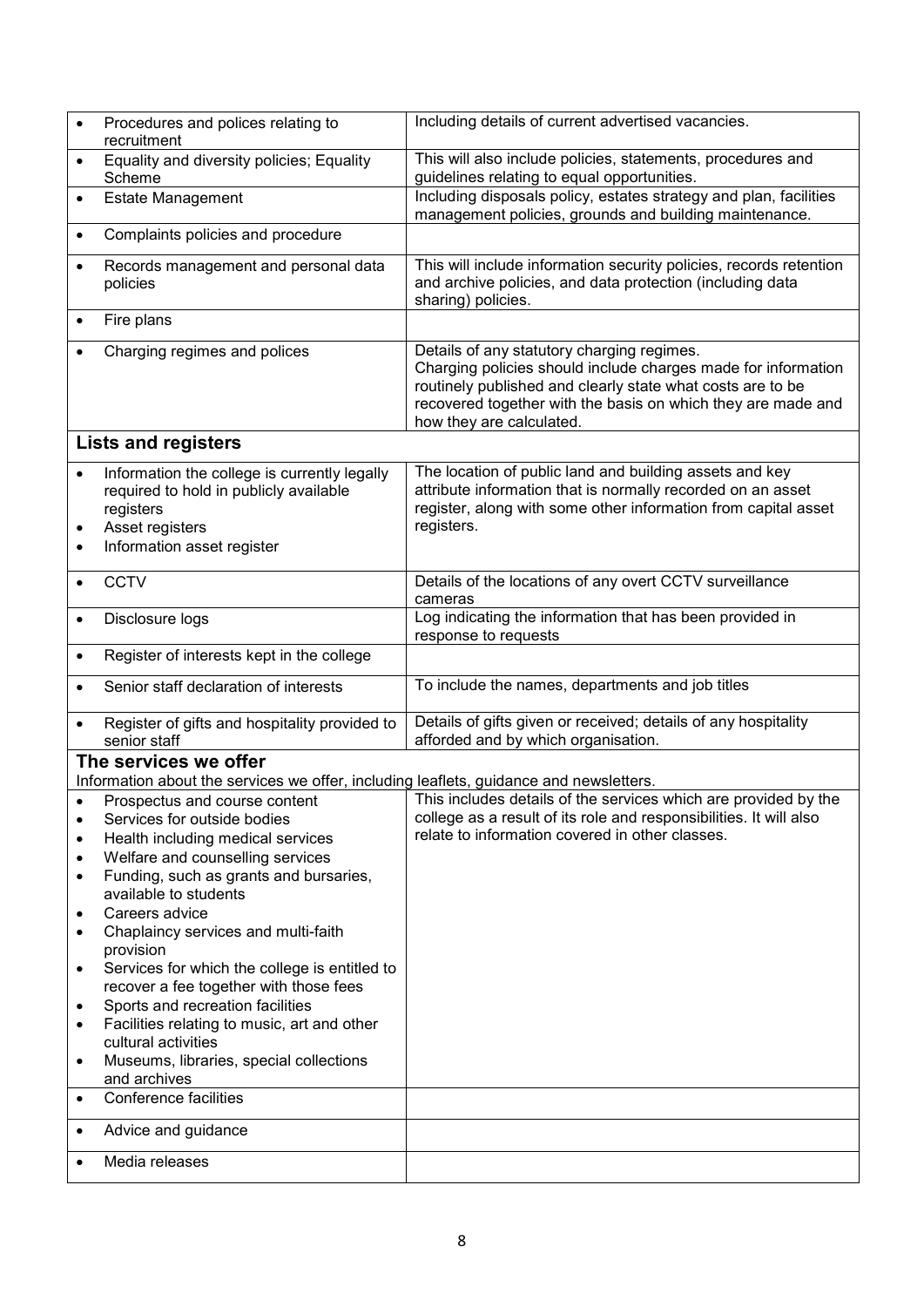## **The Isle of Wight College Freedom of Information Act - Publication Scheme**

#### **The college has a publicly accessible website [www.iwcollege.ac.uk](http://www.iwcollege.ac.uk/) where information can be freely obtained.**

| <b>Class</b>                                   | <b>Name of Document/Description</b>                                                                                                                                                                                                                                                                                                                                                                                                                                                                                 | <b>Manner</b><br>(i.e. paper or<br>electronic)                                           | Location                                                                 | Fee                       |
|------------------------------------------------|---------------------------------------------------------------------------------------------------------------------------------------------------------------------------------------------------------------------------------------------------------------------------------------------------------------------------------------------------------------------------------------------------------------------------------------------------------------------------------------------------------------------|------------------------------------------------------------------------------------------|--------------------------------------------------------------------------|---------------------------|
| Governance<br>Legal framework                  | Instruments & Articles of Government<br>$\bullet$                                                                                                                                                                                                                                                                                                                                                                                                                                                                   | Paper/electronic                                                                         | Clerk's Office<br>Further & Higher<br>Education Act 1992                 | A fee<br>may be<br>levied |
| How the<br>institution is<br>organised         | <b>Organisation Chart</b><br>$\bullet$                                                                                                                                                                                                                                                                                                                                                                                                                                                                              | Paper/electronic                                                                         | Principal's Office                                                       | A fee<br>may be<br>levied |
| Information on<br>the institutional<br>context | Mission Statement - included in<br>$\bullet$<br>Strategic Plan                                                                                                                                                                                                                                                                                                                                                                                                                                                      | Paper/electronic                                                                         | <b>Principal's Office</b>                                                | A fee<br>may be<br>levied |
| Management<br>structure                        | Structure & Membership of Senior<br>$\bullet$<br>Management team, Academic Board<br>Structure & Membership of<br>$\bullet$<br>Corporation<br>Committee Structure (Audit, Finance,<br>$\bullet$<br>Education Standards, HR,<br>Remuneration, Search committee)<br>Committee Terms of Reference &<br><b>Standing Orders</b><br>Code of Conduct<br>$\bullet$<br><b>Declaration of Interests</b><br>Corporation papers                                                                                                  | Paper/electronic<br>$\alpha$<br>$\alpha$<br>$\alpha$<br>$\alpha$<br>$\alpha$<br>$\alpha$ | Principal's Office<br>Clerk's Office<br>$\mathbf{g}$<br>$\epsilon$<br>Ġ. | A fee<br>may be<br>levied |
| <b>Financial Resources</b>                     |                                                                                                                                                                                                                                                                                                                                                                                                                                                                                                                     |                                                                                          |                                                                          |                           |
| Finance                                        | End of year Accounts<br>$\bullet$<br>Contracting - Included in the Financial<br>$\bullet$<br>Regulations<br>Goods and Services - Included in the<br>$\bullet$<br><b>Financial Regulations</b><br>Pensions - Included in the Financial<br>$\bullet$<br>Regulations and detailed in the<br>annual accounts<br>Remuneration of senior staff -<br>$\bullet$<br>detailed in the annual accounts<br>Travel and subsistence - Included in<br>$\bullet$<br>the Financial Regulations and<br>detailed in the annual accounts | Paper/electronic<br>$\alpha$<br>$\alpha$<br>$\alpha$<br>$\pmb{\mathfrak{u}}$             | Finance<br>Ġ.<br>$\alpha$<br>$\alpha$<br>$\alpha$                        | A fee<br>may be<br>levied |
| Resource<br>planning                           | <b>Financial Regulations</b><br>$\bullet$<br>Annual accounts - financial year<br>$\bullet$<br>August to July. Document available<br>in the February following year end                                                                                                                                                                                                                                                                                                                                              | Paper/electronic<br>$\alpha$                                                             | Finance<br>$\mathbf{g}$                                                  | A fee<br>may be<br>levied |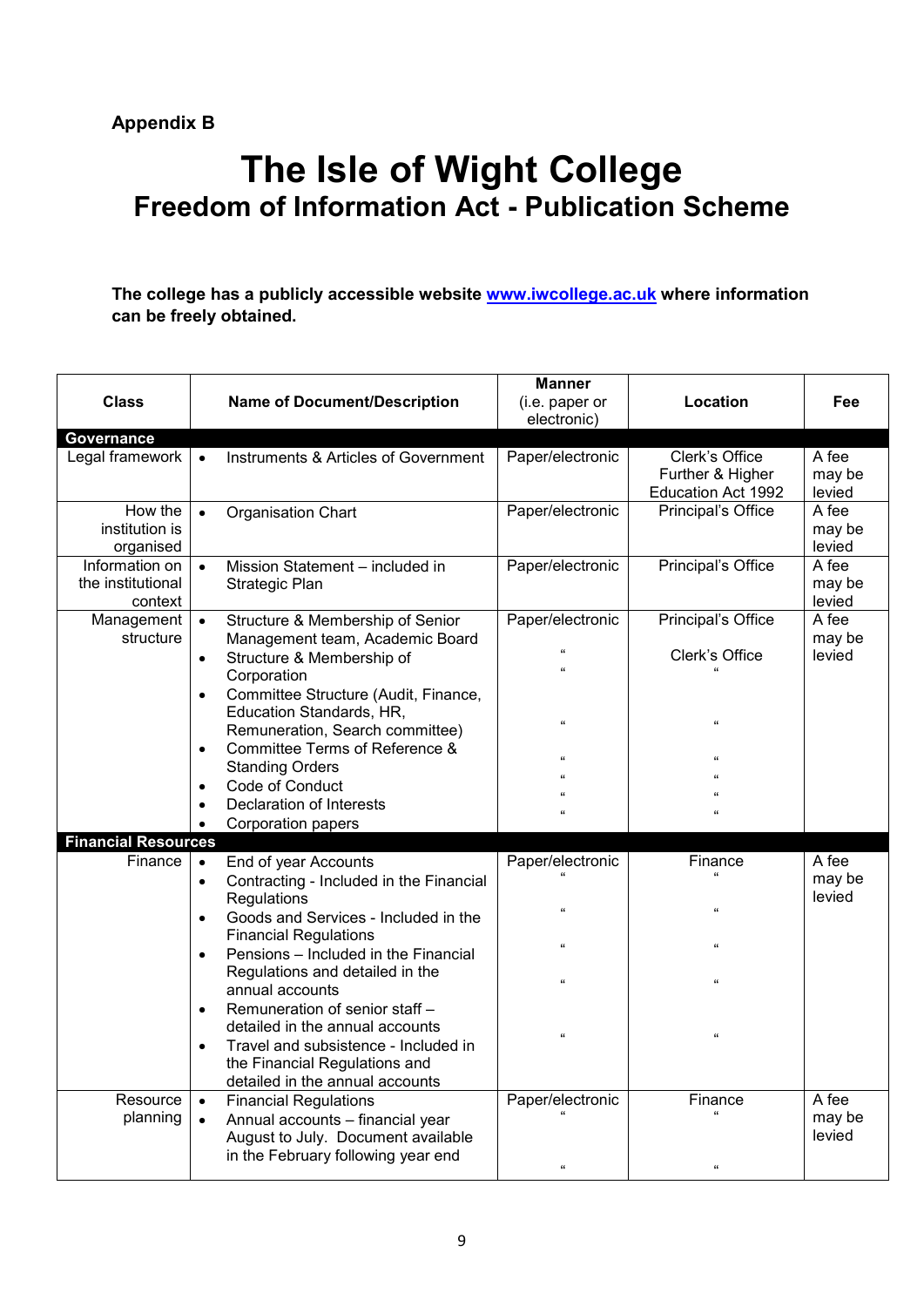|                                      | Planning and budgeting procedures -<br>$\bullet$<br>Included in the Financial Regulations<br>and Financial Procedures<br>Mission Statement - included within<br>$\bullet$<br>the Strategic Plan<br><b>Annual Report</b> | $\alpha$<br>$\alpha$ | $\mathbf{G}$<br>$\mathbf{G}$          |                  |
|--------------------------------------|-------------------------------------------------------------------------------------------------------------------------------------------------------------------------------------------------------------------------|----------------------|---------------------------------------|------------------|
| <b>Human Resources</b>               |                                                                                                                                                                                                                         |                      |                                       |                  |
| Employment and<br>employee           | <b>Staff Handbook</b><br>$\bullet$                                                                                                                                                                                      | Paper/electronic     | <b>HR</b><br>$\Omega$                 | A fee<br>may be  |
| relations                            | <b>Grievance Procedure</b><br>$\bullet$<br><b>Disciplinary Procedure</b><br>$\bullet$                                                                                                                                   |                      |                                       | levied           |
|                                      | <b>Harassment Guidelines</b><br>$\bullet$                                                                                                                                                                               |                      | $\epsilon$                            |                  |
|                                      | Public Interest Disclosure Policy and<br>$\bullet$                                                                                                                                                                      |                      | Ġ.                                    |                  |
|                                      | Procedure                                                                                                                                                                                                               |                      |                                       |                  |
|                                      | Sick pay and sick leave scheme for<br>$\bullet$                                                                                                                                                                         | $\epsilon$           | $\mathbf{G}$                          |                  |
|                                      | lecturers                                                                                                                                                                                                               |                      | $\alpha$                              |                  |
|                                      | <b>Capability Procedure</b><br>$\bullet$                                                                                                                                                                                | $\epsilon$           | $\Omega$                              |                  |
|                                      | Conduct and capability during<br>$\bullet$                                                                                                                                                                              |                      |                                       |                  |
|                                      | probation procedure                                                                                                                                                                                                     | Paper/Internet       | www.iwcollege.ac.uk                   |                  |
|                                      | Staff vacancies<br>$\bullet$                                                                                                                                                                                            | Paper                | <b>HR</b>                             |                  |
|                                      | Job descriptions<br>$\bullet$                                                                                                                                                                                           |                      |                                       |                  |
| Equal                                | <b>Equal Opportunities Policy</b><br>$\bullet$                                                                                                                                                                          | Paper/electronic     | <b>Student Services</b>               | A fee            |
| opportunities                        | <b>Race Equality Policy</b><br>$\bullet$                                                                                                                                                                                |                      | $\epsilon$                            | may be<br>levied |
| /Diversity                           | <b>Disability Statement</b><br>$\bullet$                                                                                                                                                                                |                      | Ġ.                                    |                  |
| Staff                                | <b>Diversity Statement</b><br>$\bullet$                                                                                                                                                                                 | Paper/electronic     | <b>HR</b>                             | A fee            |
| development                          | <b>Staff Development Policy</b><br>$\bullet$                                                                                                                                                                            |                      |                                       | may be           |
|                                      |                                                                                                                                                                                                                         |                      |                                       | levied           |
| <b>Physical Resources</b>            |                                                                                                                                                                                                                         |                      |                                       |                  |
|                                      |                                                                                                                                                                                                                         |                      |                                       |                  |
| <b>Estates</b>                       | Insurance certificates<br>$\bullet$                                                                                                                                                                                     | Paper/electronic     | <b>Facilities</b>                     | A fee            |
|                                      | Health and Safety Policy<br>$\bullet$                                                                                                                                                                                   |                      |                                       | may be           |
|                                      | Site Map<br>$\bullet$                                                                                                                                                                                                   | ,,                   | $\alpha$                              | levied           |
|                                      | Contracted services contracts                                                                                                                                                                                           |                      |                                       |                  |
|                                      | <b>Student Administration &amp; Support</b>                                                                                                                                                                             |                      |                                       |                  |
| Information on                       | $\bullet$<br>Guidance                                                                                                                                                                                                   | Paper/electronic     | <b>Student Services</b>               | A fee            |
| student                              | Student achievements<br>$\bullet$                                                                                                                                                                                       |                      | <b>Student Services</b><br>$\alpha$   | may be           |
| admission,                           | Destination survey<br>$\bullet$                                                                                                                                                                                         |                      |                                       | levied           |
| progression and<br>completion        |                                                                                                                                                                                                                         |                      |                                       |                  |
| Student                              | N/A                                                                                                                                                                                                                     |                      |                                       |                  |
| accommodation                        |                                                                                                                                                                                                                         |                      |                                       |                  |
| <b>Student</b>                       | Student records policies and<br>$\bullet$                                                                                                                                                                               | Paper/electronic     | <b>SMIS</b>                           | A fee            |
| administration                       | procedures - included in the data                                                                                                                                                                                       | 'n.                  | $\epsilon$                            | may be           |
|                                      | protection policy                                                                                                                                                                                                       |                      |                                       | levied           |
|                                      | Security and data protection -<br>$\bullet$                                                                                                                                                                             |                      |                                       |                  |
|                                      | included in the data protection policy<br>and disaster recovery plan                                                                                                                                                    |                      |                                       |                  |
| Student                              | Admissions and enrolment policies<br>$\bullet$                                                                                                                                                                          | Paper/electronic     | <b>Student Services</b>               | A fee            |
| admission and                        | and procedures documents -details                                                                                                                                                                                       |                      |                                       | may be           |
| enrolment                            | on the enrolment form and in the                                                                                                                                                                                        |                      |                                       | levied           |
|                                      | prospectuses and the student charter                                                                                                                                                                                    |                      |                                       |                  |
| Student                              | <b>Disciplinary Procedures</b><br>$\bullet$                                                                                                                                                                             | Paper/electronic     | <b>Student Services &amp;</b>         | A fee            |
| discipline                           | <b>Complaints Procedures</b><br>$\bullet$                                                                                                                                                                               | Paper/electronic     | Reception                             | may be           |
|                                      |                                                                                                                                                                                                                         |                      |                                       | levied           |
| Student learning<br>support services | Learning support aims and objectives<br>$\bullet$<br>Key Skills policy<br>$\bullet$                                                                                                                                     |                      | <b>Student Services</b><br>Curriculum | A fee<br>may be  |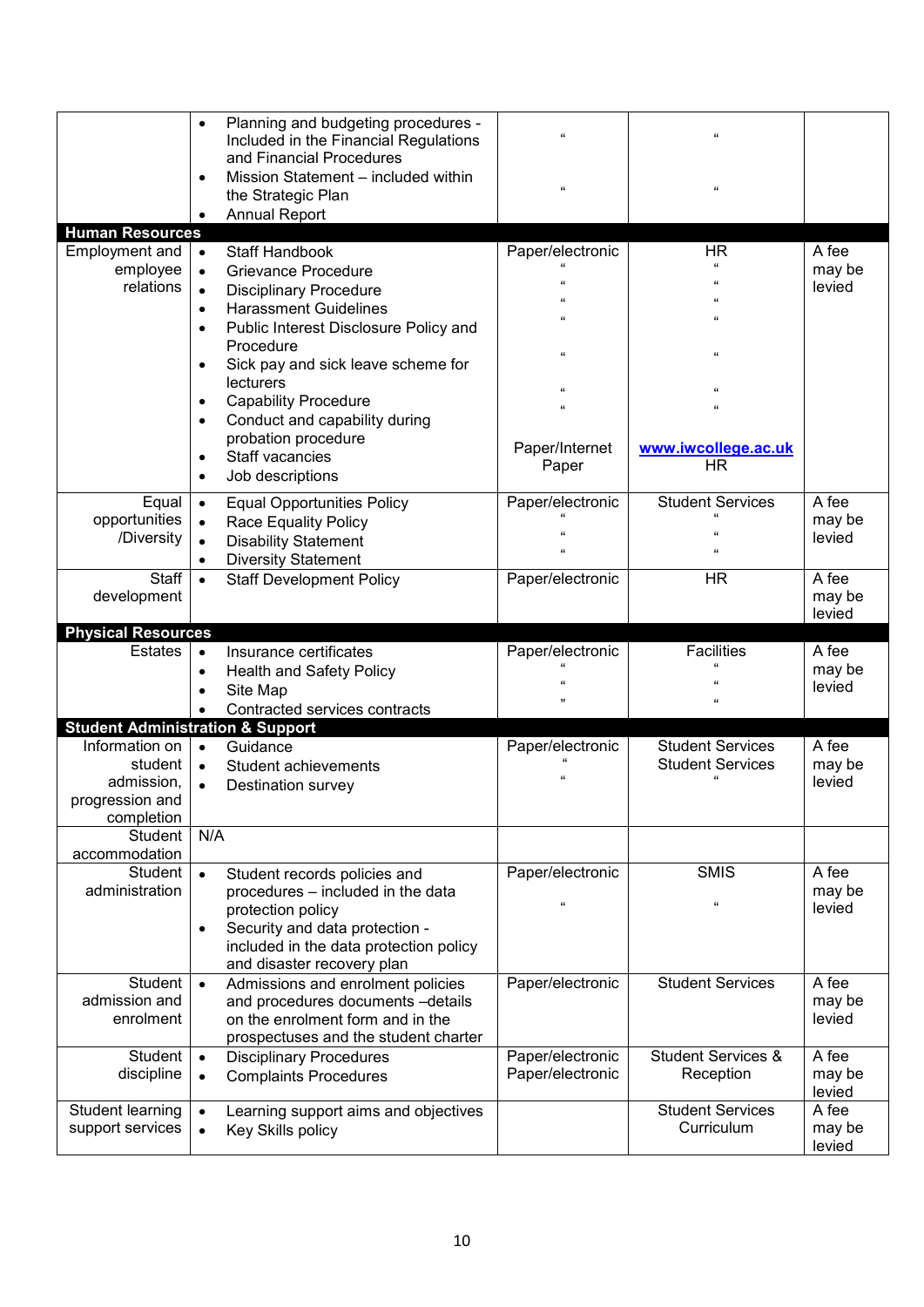| Student liaison                                                              | <b>Student Association Constitution</b><br>$\bullet$<br>Student membership of committees<br>$\bullet$                                                                                                                                                                                                                        | Paper/electronic                 | <b>Student Services</b>                                                   | A fee<br>may be<br>levied |
|------------------------------------------------------------------------------|------------------------------------------------------------------------------------------------------------------------------------------------------------------------------------------------------------------------------------------------------------------------------------------------------------------------------|----------------------------------|---------------------------------------------------------------------------|---------------------------|
| Student policies                                                             | Mobile phone policy<br>$\bullet$<br>Drugs policy<br>$\bullet$<br>Academic misconduct policy<br>$\bullet$<br>Academic conduct policy<br>$\bullet$<br><b>Tutorial policy</b><br>$\bullet$<br><b>Careers education and Guidance</b><br>$\bullet$<br>Guidance policy<br>$\bullet$<br>Harassment guidelines/students<br>$\bullet$ | Paper/electronic<br>'n.          | <b>Student Services</b>                                                   | A fee<br>may be<br>levied |
| Student welfare                                                              | Student diary (equivalent to student<br>$\bullet$<br>handbook)                                                                                                                                                                                                                                                               |                                  | <b>Student Services</b>                                                   | A fee<br>may be<br>levied |
| Student<br>Associations<br>and Activities                                    | See student liaison above                                                                                                                                                                                                                                                                                                    |                                  |                                                                           |                           |
| <b>Student</b><br>assessment<br>strategy                                     | <b>Examination schedules</b><br>$\bullet$<br><b>Examination regulations</b><br>$\bullet$                                                                                                                                                                                                                                     |                                  | <b>Examination Office</b>                                                 | A fee<br>may be<br>levied |
| <b>Information Services</b>                                                  |                                                                                                                                                                                                                                                                                                                              |                                  |                                                                           |                           |
| Availability and<br>conditions of use<br>of facilities                       | Acceptable use policy (Computers)                                                                                                                                                                                                                                                                                            | Paper/Electronic                 | <b>IT Support</b>                                                         | A fee<br>may be<br>levied |
| Policies with<br>regard to data<br>and information                           | Data protection Policy<br>$\bullet$<br>Data Security policies<br>Data retention                                                                                                                                                                                                                                              | Paper/electronic                 | <b>Facilities</b><br><b>SMIS Office</b>                                   | A fee<br>may be<br>levied |
| Procurement<br>and disposal<br>policies                                      | Policies relating to the procurement<br>and disposal of equipment (as per<br>Financial Regulations appendix K and<br>20.8)                                                                                                                                                                                                   | Paper/electronic                 | Facilities                                                                | A fee<br>may be<br>levied |
| Scope of<br>collections held                                                 | Computerised library system<br>$\bullet$<br>(catalogues the resources) subject<br>Index                                                                                                                                                                                                                                      | Electronic                       | Learning resource<br>Centre                                               |                           |
| <b>Teaching &amp; Learning</b>                                               |                                                                                                                                                                                                                                                                                                                              |                                  |                                                                           |                           |
| Academic year<br>dates                                                       | College calendar                                                                                                                                                                                                                                                                                                             | Paper/electronic                 | <b>Student Services</b>                                                   | A fee<br>may be<br>levied |
| Further course<br>information                                                | Enrolment pack<br>Prospectus<br>$\bullet$<br>Course leaflets<br>$\bullet$                                                                                                                                                                                                                                                    | Paper<br>Paper/Internet          | <b>Student Services</b><br>www.iwcollege.ac.uk<br><b>Student Services</b> |                           |
| Information on<br>internal<br>procedures for<br>assuring<br>academic quality | Accessibility survey<br>$\bullet$<br>Satisfaction survey (students view of<br>their experience of teaching and wider<br>aspects of college life)                                                                                                                                                                             | Paper/electronic<br>$\mathbf{a}$ | <b>Facilities</b><br>Quality<br>$\epsilon$                                | A fee<br>may be<br>levied |
| and standards                                                                | Internal Verification (procedures and<br>practices)<br>Quality Manual (guide to quality<br>$\bullet$<br>policies, procedures and practice)<br>Planning and quality cycle                                                                                                                                                     | $\mathbf{a}$<br>'n.              | $\mathbf{G}$<br>$\mathbf{G}$                                              |                           |
| <b>Tuition fees</b>                                                          | Information for home/EU students<br>$\bullet$<br>Information for international students<br>$\bullet$                                                                                                                                                                                                                         | Paper/Internet                   | <b>Student Services</b><br>International Office                           | A fee<br>may be<br>levied |
| <b>External Relations</b>                                                    |                                                                                                                                                                                                                                                                                                                              |                                  |                                                                           |                           |
| Government and<br>Regulator<br>relations                                     | Ofsted inspection report<br>$\bullet$                                                                                                                                                                                                                                                                                        | Paper/Internet                   | Quality<br>www.ofsted.gov.uk                                              |                           |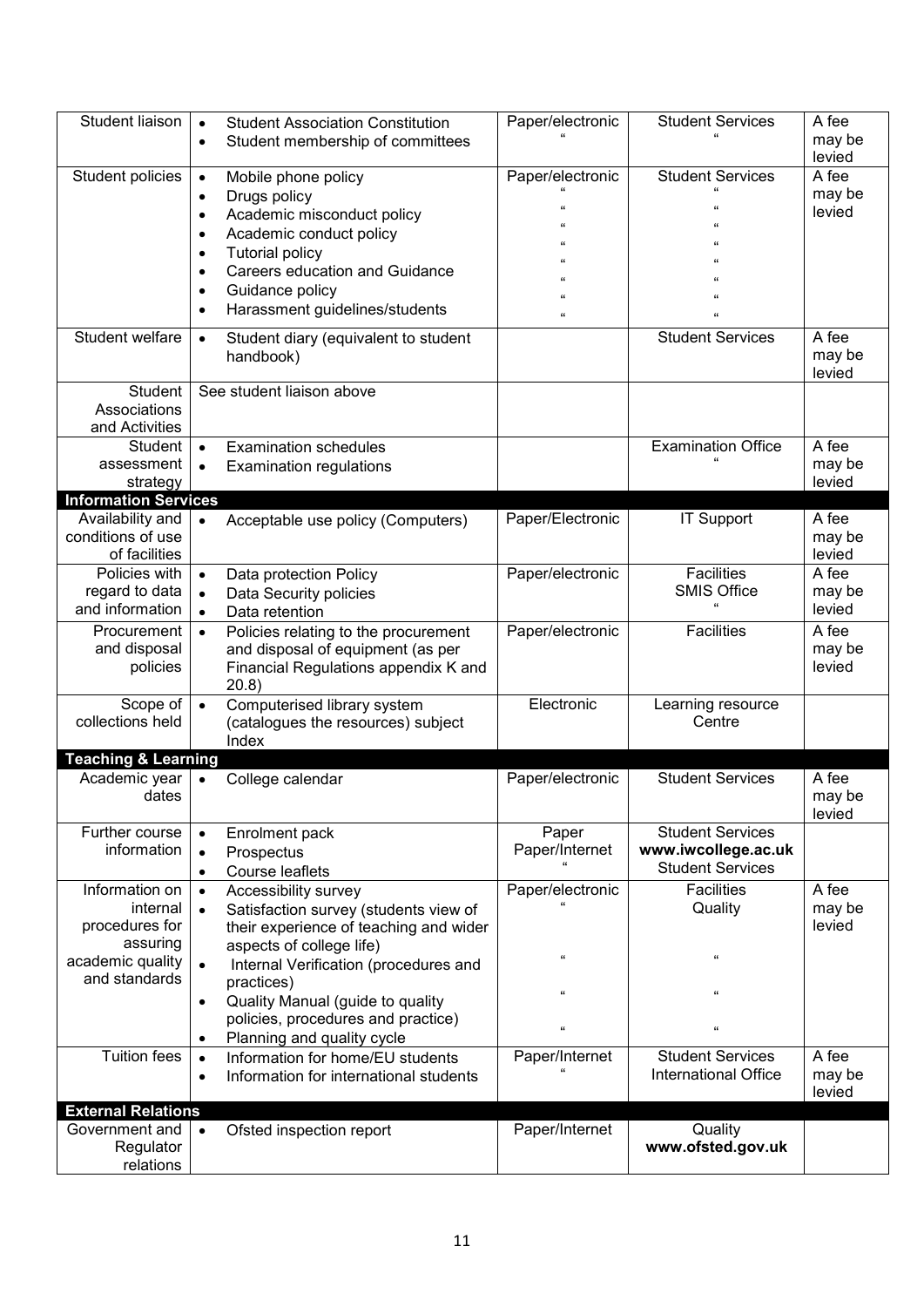| Marketing and<br>recruitment | $\bullet$ | Full-time and part-time prospectus<br>Website | Paper/Internet<br>Internet | Reception<br>www.iwcollege.ac.uk |        |
|------------------------------|-----------|-----------------------------------------------|----------------------------|----------------------------------|--------|
| Public relations             |           | Press releases                                | 66.                        | Marketing                        | A fee  |
|                              |           | Student newsletter                            | 66                         | <b>Student Services</b>          | may be |
|                              |           | Student diary                                 | 66                         | <b>Student Services</b>          | levied |